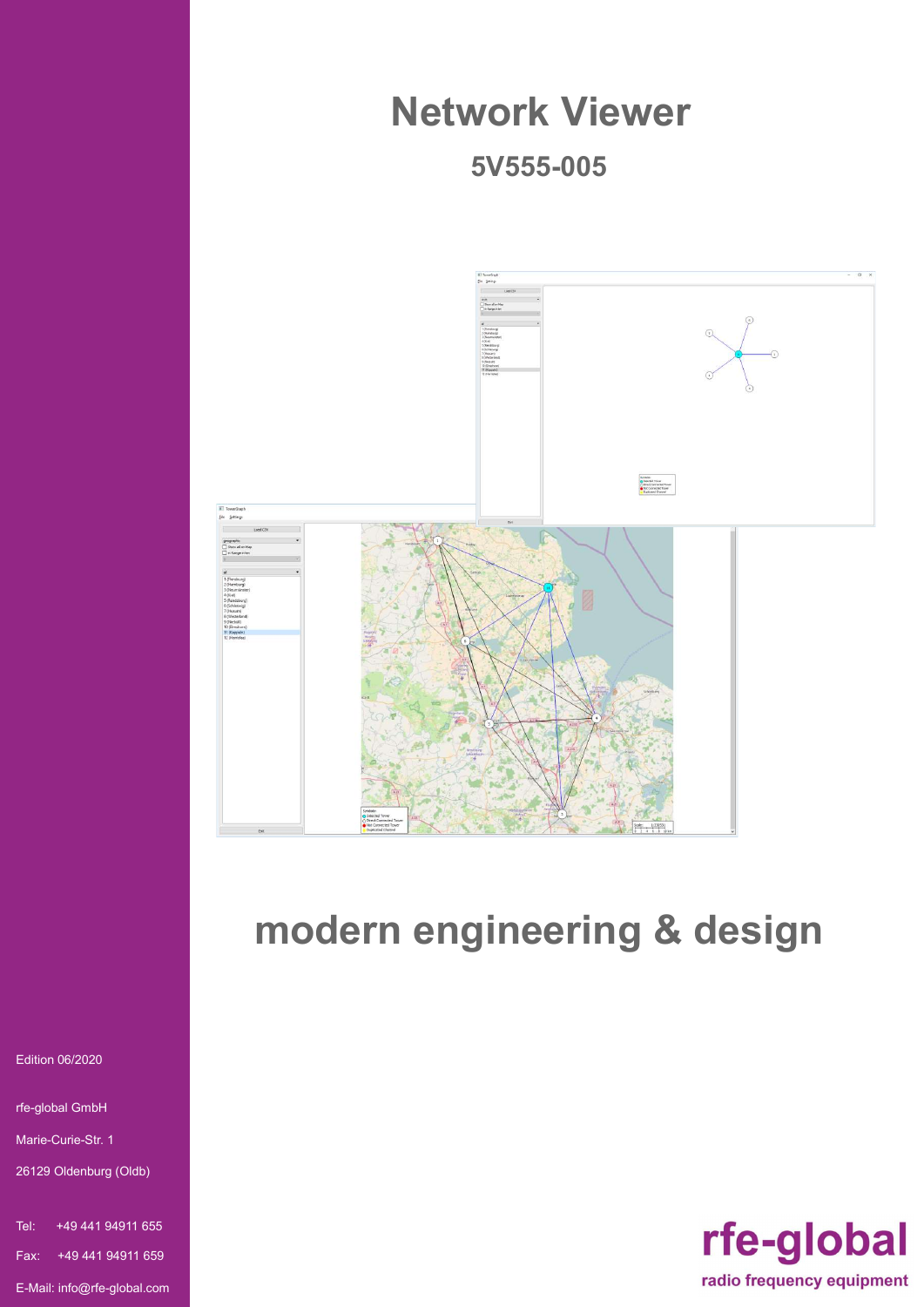The Network Viewer allows users to visualize the data of radio towers and the connection between the radio towers using two types of graphs: geographic and circle.

In combination with the MultiAnalyzer Software, it allows to record and store the scanner data of the MultiAnalyzer as well as gives you a representation of the neighborhood relations of base stations and their automatic analysis.

#### **Benefits**

The Network Viewer provides:

- A detailed target / actual analysis based on measured data from the real-time operation
- A display of problems, e.g., Doubled supply frequencies
- A verification of registered neighborhood relations

#### The geographic graph

The geographic graph style builds up the coordinates of the tower cells.

To standardize neighbor cell relations of the base stations, the Network Viewer option is particularly useful. Neighbor cells with identical channel numbers are yellow, further neighbor cells are marked in white. Stations without direct connection are shown as a red circle. The connecting lines represent the relationship of the stations (e.g., red-painted lines show incorrect relationships).

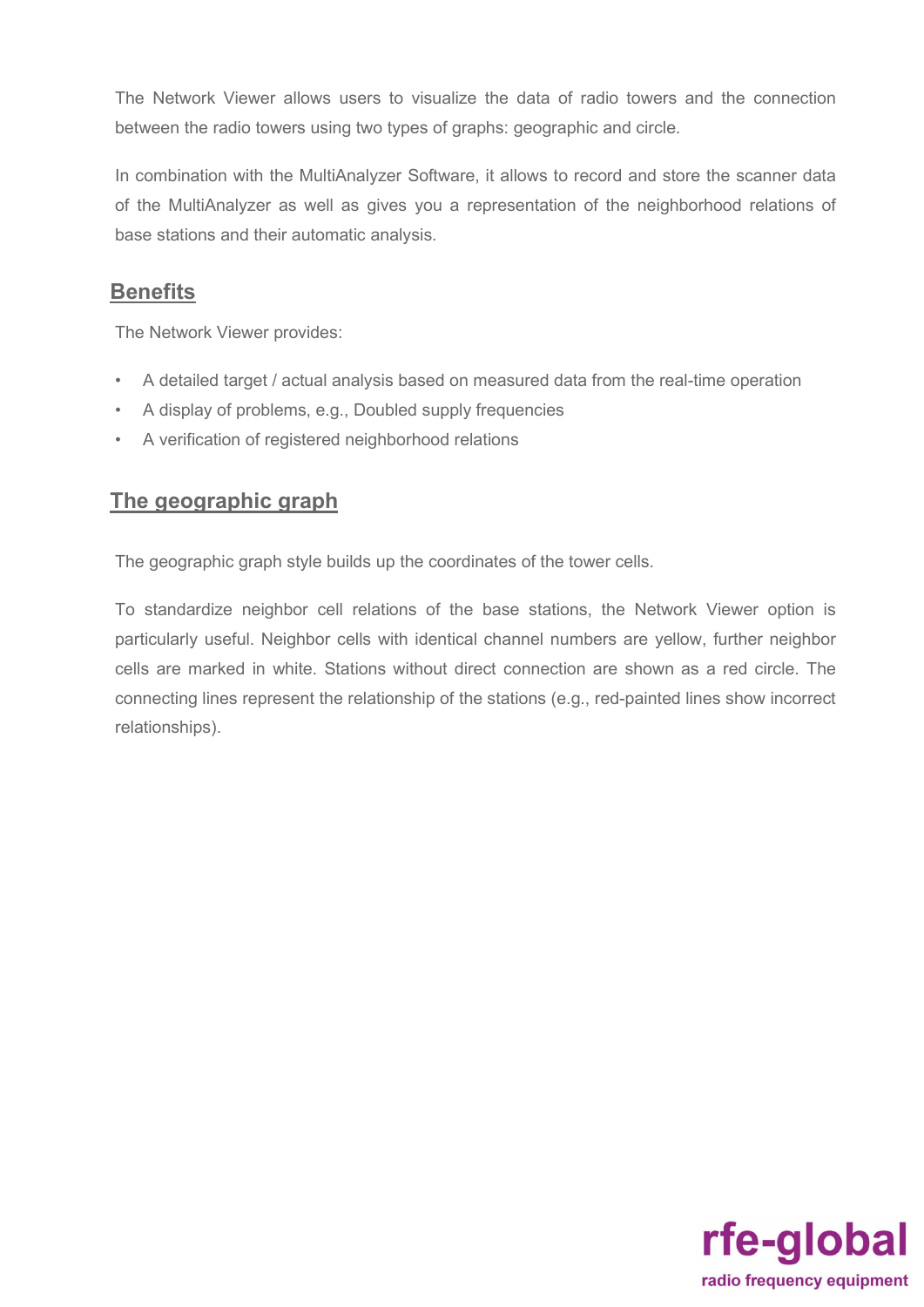

### The circle graph

The circle graph style is a model view of the map to show the base stations and their neighbors.

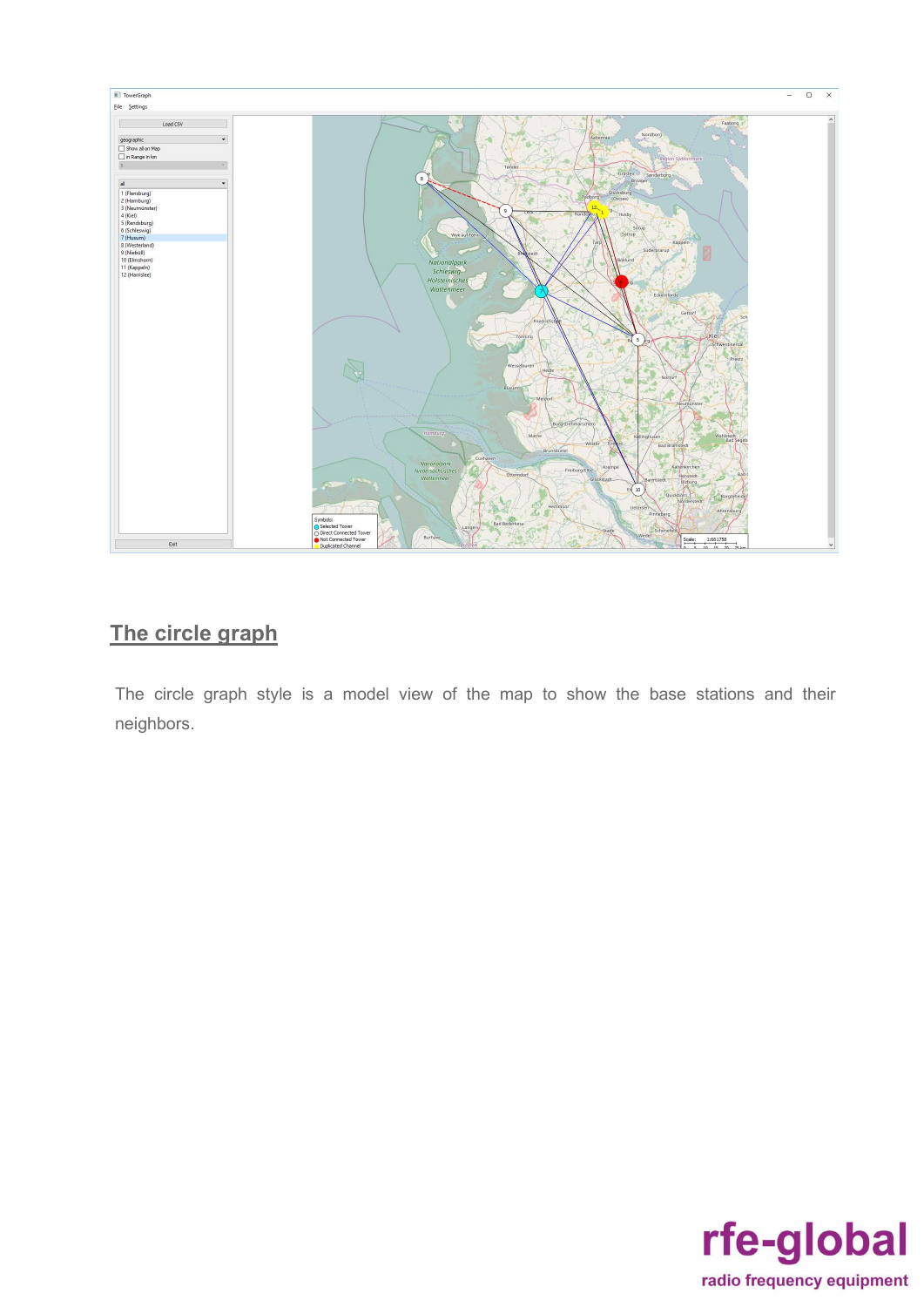

The circle graph provides a detailed comparison of the CURRENT with the DESIRED situation on the basis of measured data from the real-time operation, with display of the problems (for example, twice assigned frequencies in the object supply or in-correctly registered neighboring stations)